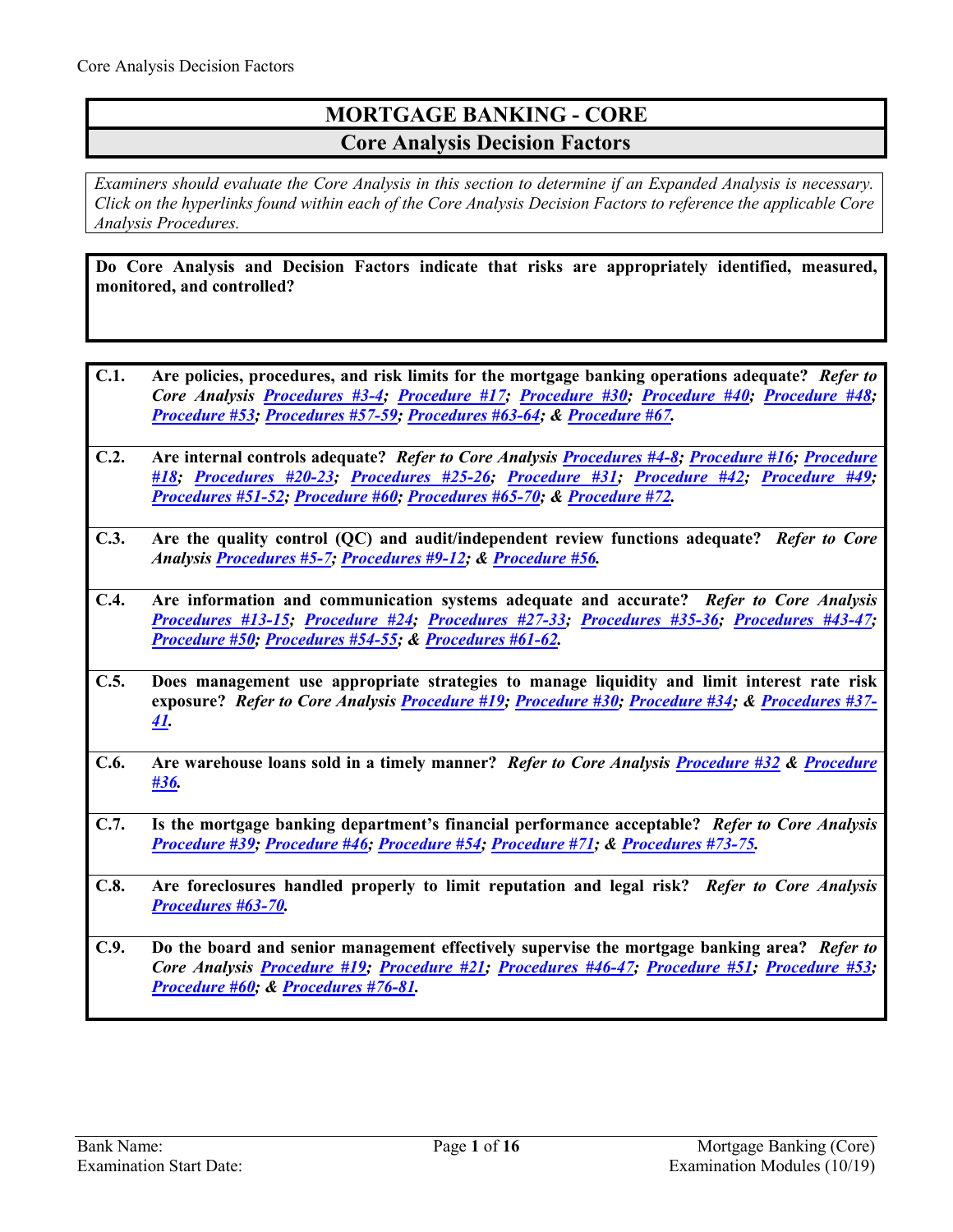# **MORTGAGE BANKING - CORE Core Analysis Procedures**

*Examiners are to consider these procedures but are not expected to perform every procedure at every bank. Examiners should complete only the procedures relevant for the bank's activities, business model, risk profile, and complexity. If needed, based on other identified risks, examiners can complete additional procedures. References to laws, regulations, supervisory guidance, and other resources are not all-inclusive.*

*This core module is for use with more complex mortgage banking operations, including programs that service sold loans and retain mortgage servicing assets. Examiner judgment will determine whether to use the Abbreviated or Core Mortgage Banking module. Examiners should use the core module in more complex situations when the bank:*

- *Has a formal mortgage banking department or a mortgage banking subsidiary;*
- *Has purchased and integrated a mortgage banking operation or company;*
- *Engages in wholesale activities, including loans originated through third-parties;*
- *Has warehouse line(s) of credit to fund the mortgage banking pipeline;*
- *Is experiencing delinquencies, foreclosures, or extended agings within the warehouse;*
- *Speculates on interest rate movements through unhedged positions;*
- *Originates and sells nontraditional or subprime mortgage products; or*
- *Retains mortgage servicing assets or services sold loans in excess of the Small Servicer exemption (12 CFR 1026.41(e)(4)).*

### **References**

- *Interagency Advisory on Mortgage Banking, [FIL-15-2003](https://www.fdic.gov/news/news/financial/2003/fil0315.html) (FDIC) or [SR 03-4](https://www.federalreserve.gov/boarddocs/srletters/2003/sr0304.htm) (FRB)*
- *Interagency Advisory on Accounting and Reporting for Commitments to Originate and Sell Mortgage Loans, [FIL-39-2005](https://www.fdic.gov/news/news/financial/2005/fil3905.html) (FDIC) or [SR 05-10](https://www.federalreserve.gov/boarddocs/srletters/2005/SR0510.htm) (FRB)*
- *Interagency Guidance on Nontraditional Mortgage Product Risks, [FIL-89-2006](https://www.fdic.gov/news/news/financial/2006/fil06089.html) (FDIC) or [SR 06-15](https://www.federalreserve.gov/boarddocs/srletters/2006/SR0615.htm) (FRB)*
- *Statement on Subprime Mortgage Lending[, FIL-62-2007](https://www.fdic.gov/news/news/financial/2007/fil07062.html) (FDIC) or [SR 07-12](https://www.federalreserve.gov/boarddocs/srletters/2007/SR0712.htm) (FRB)*
- *Statement on Working with Mortgage Borrowers, [FIL-35-2007](https://www.fdic.gov/news/news/financial/2007/fil07035.html) (FDIC) or [SR 07-6](https://www.federalreserve.gov/boarddocs/srletters/2007/SR0706.htm) (FRB)*
- *Statement on Loss Mitigation Strategies for Servicers of Residential Mortgages, [FIL-76-2007](https://www.fdic.gov/news/news/financial/2007/fil07076.html) (FDIC) or [SR 07-16](https://www.federalreserve.gov/boarddocs/srletters/2007/SR0716.htm) (FRB)*
- *Servicing for Mortgage Loans: Supplemental Information for Loss Mitigation Strategies, [FIL-77-2007](https://www.fdic.gov/news/news/financial/2007/fil07077.html) (FDIC) or [SR-07-16](https://www.federalreserve.gov/boarddocs/srletters/2007/SR0716.htm) (FRB)*
- *Discontinuation of Foreclosure Proceedings, [FIL-14-2016](https://www.fdic.gov/news/news/financial/2016/fil16014.html) (FDIC) or [SR-12-11](https://www.federalreserve.gov/supervisionreg/srletters/SR1211.htm) (FRB)*
- *Mortgage Servicing Rules Under the Real Estate Settlement Procedures Act (Regulation X), 12 CFR Part 1024*
- *Ability to Repay and Qualified Mortgage Standards Under Truth in Lending Act (Regulation Z), 12 CFR Part 1026*
- *Amendments to the 2013 Mortgage Rules Under the Equal Credit Opportunity Act (Regulation B), Real Estate Settlement Procedures Act (Regulation X), and the Truth in Lending Act (Regulation Z), 12 CFR Parts 1002, 1024, 1026*

**Preliminary Review**

**1. Review the following documents:**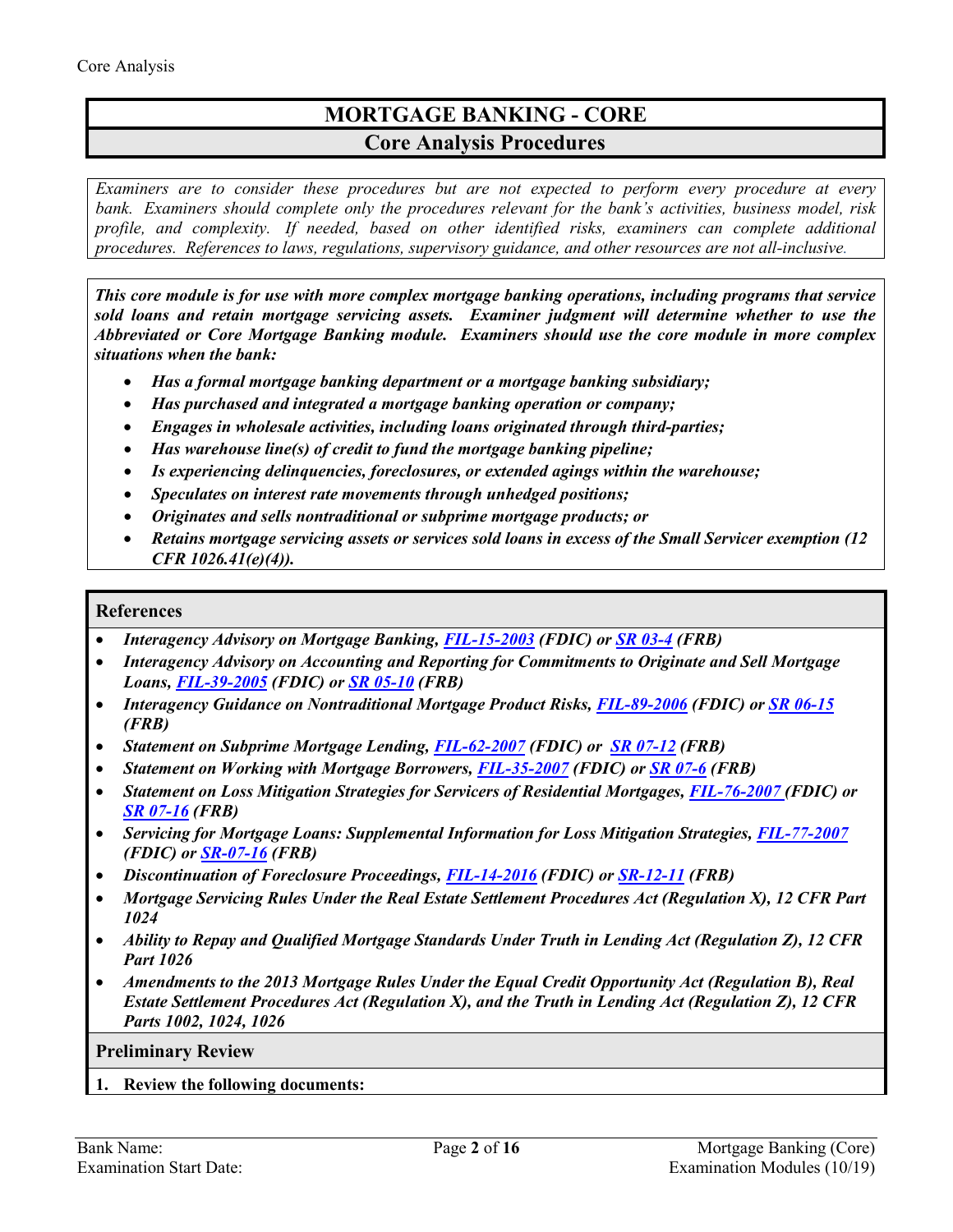- **Previous examination reports and workpapers, including consumer compliance examinations;**
- **Recent internal and external audit reports, management letters, and management's response to criticisms or recommendations;**
- **Reports, [1](#page-2-3) audits, or correspondence, if available, from government-sponsored enterprises (GSEs), [2](#page-2-4) Federal Housing Administration (FHA), and significant private investors;**
- **QC reports;**
- **Internal memoranda, board minutes, and management reports on mortgage banking operations;**
- **Financial performance reports to gain a basic understanding of assets, liabilities, and profitability;**
- **If the bank is a loan servicer, review GSE or rating agency reports on servicing performance; and**
- **Organizational charts pertinent to mortgage banking activities.**

**2. Review the types of products offered and sold, originator channels, sales volumes, and target markets.**

## **Policies and Procedures**

- <span id="page-2-0"></span>**3. Review policies and procedures regarding mortgage banking activities. Consider the following:**
	- **Permissible mortgage banking activities, including production channels and hedging;**
	- **Loan production, origination, and underwriting guidelines;**
	- **Individual officer and employee responsibilities;**
	- **Lending limits and segregation of duties;**
	- **Position and earnings-at-risk limits; and**
	- **Accounting procedures for loan sales, loans held for sale, and derivatives.**
- <span id="page-2-1"></span>**4. Evaluate the process for granting exceptions to policies and procedures. Consider whether prompt exception reporting is made to senior management and the board of directors and whether compensating factors that support exceptions are documented.**

## **Internal Controls**

<span id="page-2-2"></span>**5. Determine whether management established an effective QC program that is independent from the loan production process and ensures that loans, whether originated or purchased, are processed, underwritten, closed, and serviced according to lender and investor standards.**

<span id="page-2-3"></span>**<sup>1</sup> Scorecards or other reports that provide information on production levels and quality.**

<span id="page-2-4"></span>**<sup>2</sup> References to GSEs include the Federal National Mortgage Association (FNMA) and Federal Home Loan Mortgage Corporation (FHLMC).**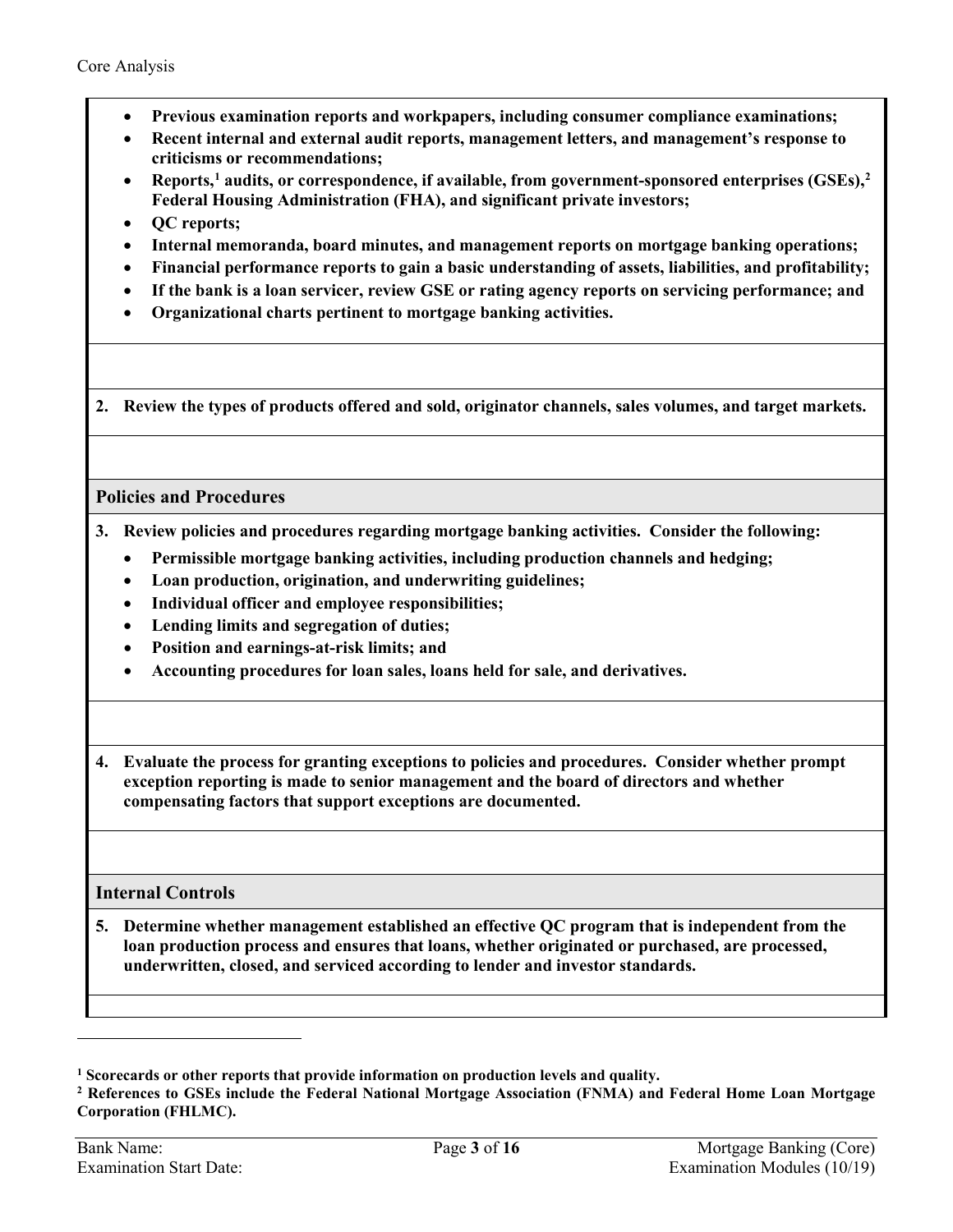- **6. Determine whether the QC program addresses the following items, as applicable, as discussed in GSE, FHA, or private investor guidelines:** 
	- **Pre-funding and post-closing reviews;**
	- **Each applicable production channel (e.g. retail, wholesale) and mortgage product;**
	- **Re-verification of pertinent underwriting criteria;**
	- **Fraud prevention;**
	- **QC vendor reviews (review the reviewer);**
	- **Timely reporting of findings to senior management;**
	- **On-site branch audits if the lender is FHA or GSE approved; and**
	- **Compliance with applicable laws and regulations related to mortgage foreclosures, including the Servicemembers Civil Relief Act.**
- **7. Determine whether QC findings (and management's response) are clearly documented and presented to the board and senior management at least quarterly.**
- **8. Determine whether procedures exist to detect fraudulent activity, investigate suspected fraud, issue appropriate management reports, and, when warranted, file Suspicious Activity Reports.**

**Audit or Independent Review**

- <span id="page-3-0"></span>**9. Determine whether the scope of internal audits or other independent reviews is sufficient to identify policy, reporting, and internal control deficiencies and whether results are fully and promptly reported to the board.**
- **10. If external audits, internal audits, or other independent reviews disclosed deficiencies, determine whether management responses are appropriate and timely.**
- **11. Determine whether the internal audit program covers compliance with state and federal laws, applicable auditing standards, and investor requirements.**

**12. If applicable, verify that there is an independent review or internal audit of monthly servicer reports.**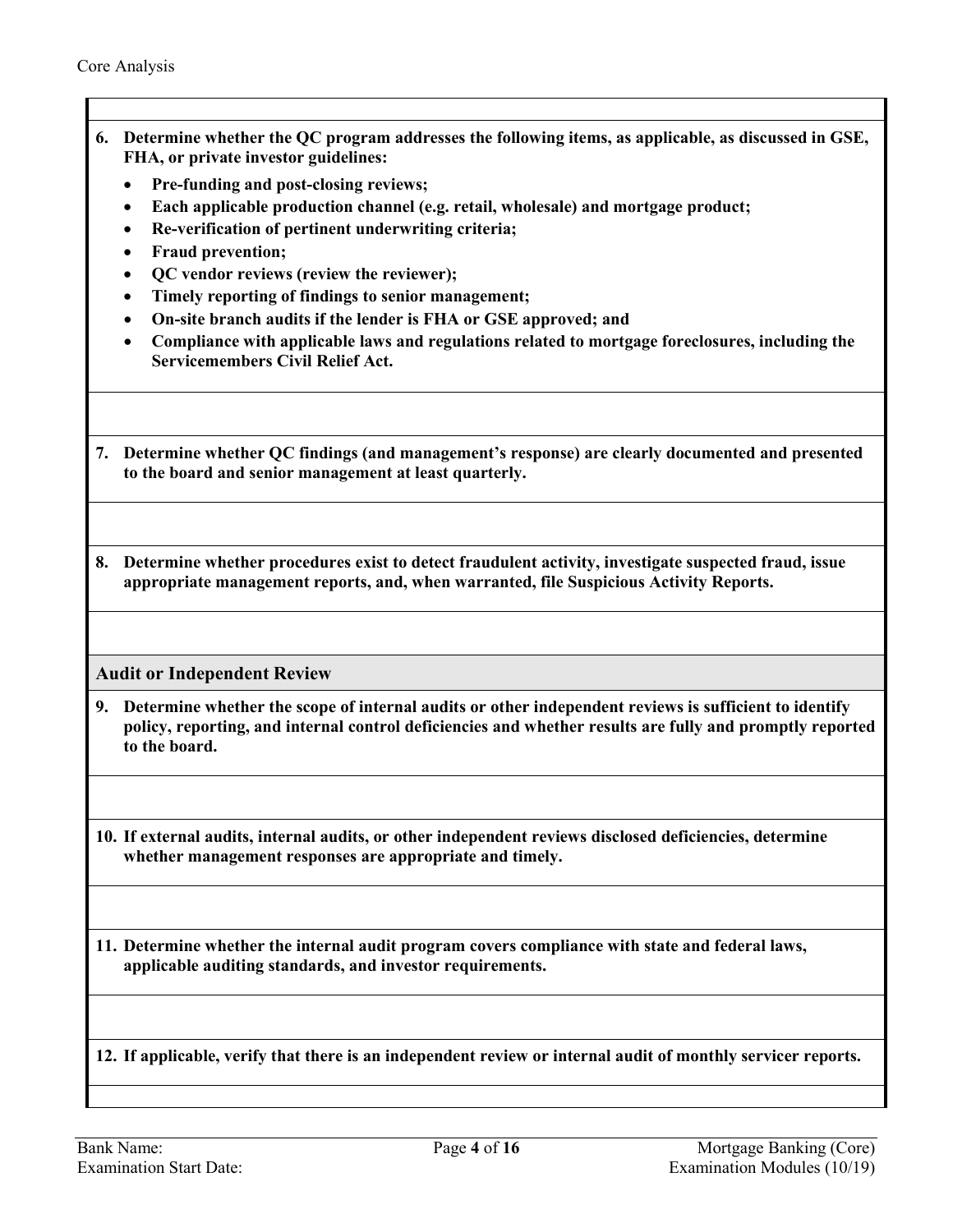<span id="page-4-2"></span>**Information and Communication Systems 13. Determine whether management information systems (MIS) have the capacity to handle existing volumes and activities, as well as projected levels, strategies, and objectives. 14. Determine whether MIS reports generate sufficient information for management to identify and monitor:**  • **Closed held-for-investment and held-for-sale loans;**  • **Loans segregated by product type and investor;**  • **The dollar amount and percentage of total loans for each type and investor;**  • **Loan application volumes throughout the origination process, including:**  o **Applications received, including locked applications,**  o **Commitments outstanding and related delivery status, and**  o **Historical fall-out rates for specific loan categories;**  • **The status of delivery commitments to investors and the effectiveness of hedges;**  • **Daily positions, including pipeline commitments, fallout estimates, warehouse inventories, and forward sales contracts;**  • **The status of warehouse lines of credit, if applicable; and** • **The status of loans serviced for investors, including payments, delinquencies, foreclosures, modifications, and servicer advances. 15. Assess the quality of board reports and determine whether the following information is conveyed in sufficient detail given the size and complexity of the mortgage banking program. Consider:**  • **Operating results, including profitability, efficiency, and cost information;**  • **Asset quality trends, including delinquencies, charge-offs, foreclosures, and collection accounts;**  • **Production volumes and processing backlogs;**  • **Warehouse inventory agings and turnover rates;**  • **Servicer advances, including recoverable and non-recoverable advances;**  • **Valuations of servicing rights, held-for-sale loans, and derivatives, including significant valuation assumptions and adjustments; and** • **Hedging activities, including products, results, and strategies. Internal Loan Production (Origination, Underwriting, and Closing) 16. Review organization charts to assess the structure and independence of the production function.** 

<span id="page-4-1"></span><span id="page-4-0"></span>**17. Review loan production guidelines, which generally may address:**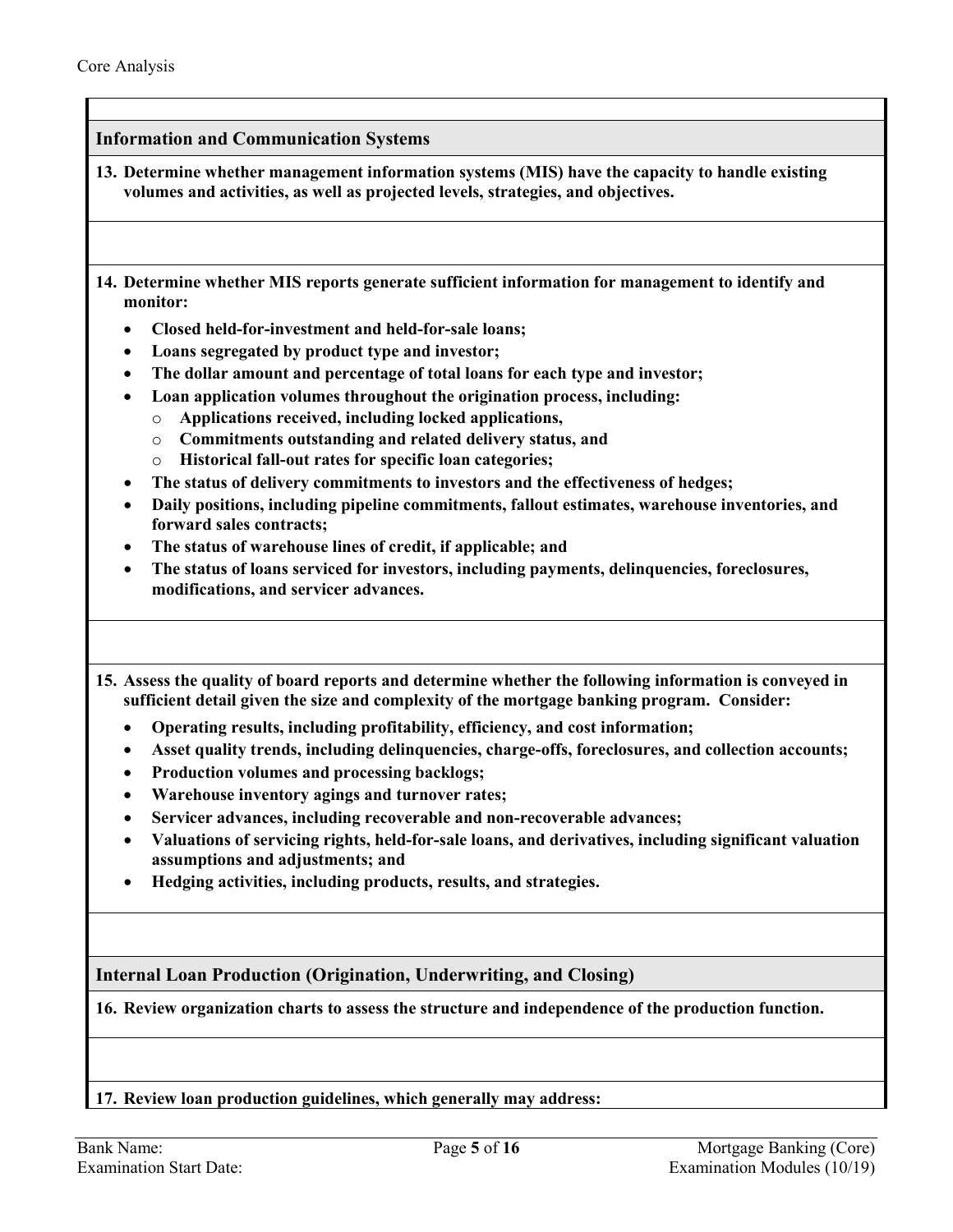- **Types of loans to originate or purchase;**
- **Acquisition channels, such as retail, wholesale, and the Internet; and**
- **Underwriting and appraisal standards (typically set by the investors).**

<span id="page-5-0"></span>**18. Assess the qualifications, experience, and compensation levels of originators, [3](#page-5-4) processors, and underwriters.**

<span id="page-5-2"></span>**19. Evaluate how management plans for funding during peak origination periods. If funding from an external warehouse line, consider how many times the line turns on a monthly basis.** 

<span id="page-5-1"></span>**20. Determine how management monitors adherence to underwriting guidelines.**

<span id="page-5-3"></span>**21. Determine whether management established an underwriting authority matrix and whether underwriting functions are outsourced. Determine how management tracks loan quality for each underwriter, including ensuring underwriting standards address investor requirements regarding the assessment and documentation of borrowers' ability to repay.** 

**22. Evaluate procedures for underwriting, closing, and funding loans. Determine whether management ensures all necessary documents are obtained before funds are released.**

**Wholesale Activities**

*Wholesale loan sources include third-party originators (TPO), such as brokers and correspondents.*

**23. Determine the types and dollar volume of loans submitted from each approved TPO. Determine whether controls exist to prevent loans closing from non-approved sources. Investigate any closings or purchases from sources not on the approved TPO list.**

<span id="page-5-4"></span>**<sup>3</sup> Examiners should remain aware of the loan originator compensation requirement (Regulation Z) and contact compliance examiners with questions or potential concerns, as appropriate. The** *Interagency Guidelines Establishing Safety and Soundness Standards* **address excessive compensation in** *section III. Prohibition on Compensation That Constitutes an Unsafe and Unsound Practice* **(FDIC: 12 CFR Part 364, Appendix A; FRB: 12 CFR Part 208, Appendix D-1). Refer to the Management and Internal Control Evaluation ED Module for additional procedures on compensation.**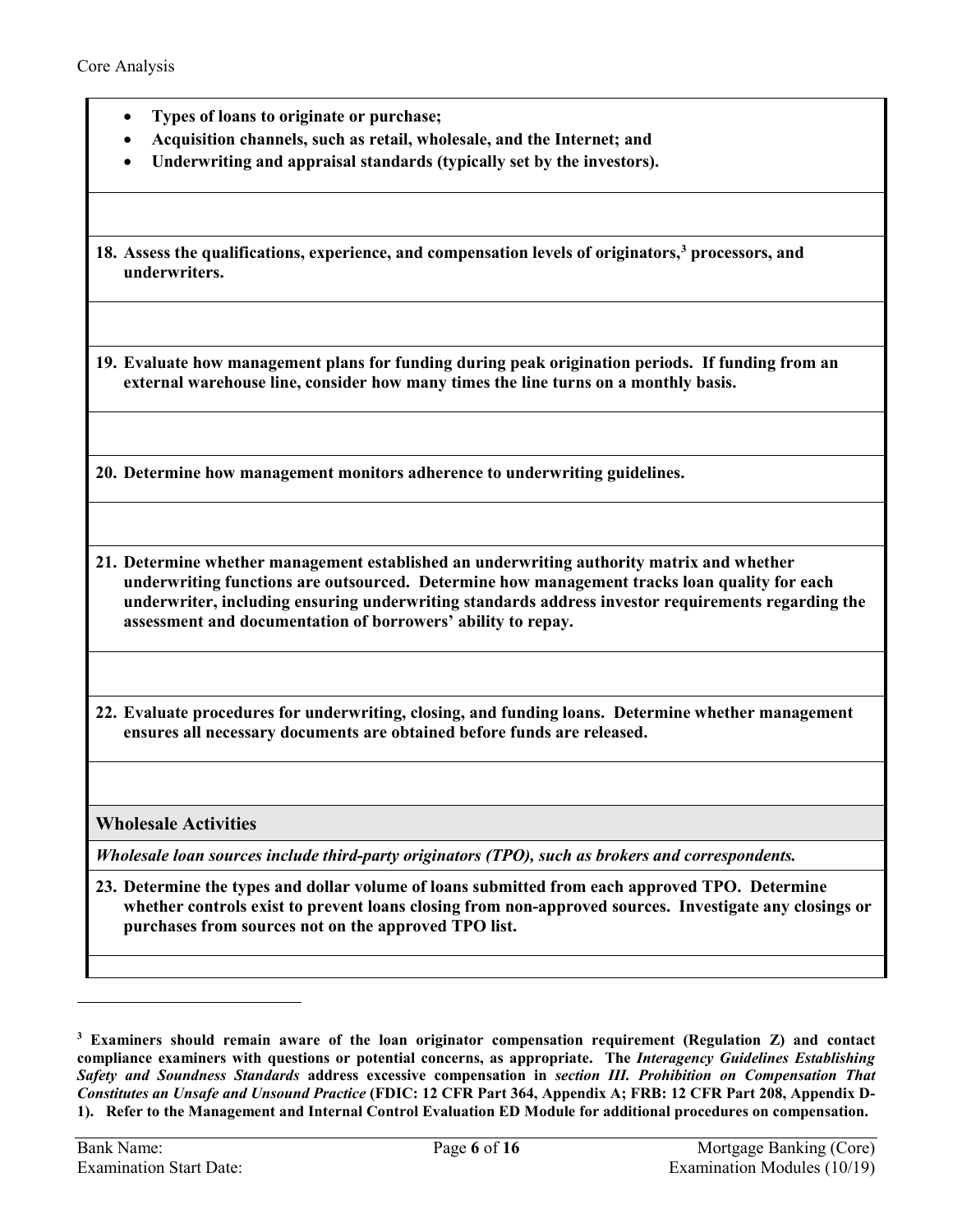- <span id="page-6-1"></span>**24. Review management's process for evaluating and monitoring the quality of loans submitted by TPOs. The QC process generally considers:** 
	- **Historical default and foreclosure levels,**
	- **Non-delivery history (pull-through rates),**
	- **Documentation deficiencies, and**
	- **Repurchase demands and other investor concerns.**

<span id="page-6-0"></span>**25. Determine how frequently the bank is required to repurchase loans (putbacks) that originated from TPOs. Assess the reasons for putbacks, and determine whether the bank tracks putbacks by source to identify TPOs that should be considered for removal from the approved TPO list.** 

**Pipeline Management** 

*Pipelines include loan applications approved but unfunded.*

**26. Review the appropriateness and timeliness of pipeline reconciliation reports. Satisfactory reporting is generally performed at least monthly.** 

<span id="page-6-2"></span>**27. Review the timeliness, accuracy, and composition of pipeline reporting.**

- **Determine whether unfunded commitments are identified by product type and stratified between fixed-rate, adjustable-rate, and floating-rate derivative loan commitments.**
- **Review management's process for monitoring, reporting, and managing expired rate-lock commitments.**

**28. Determine whether management reports all rate-lock commitments on loans designated as held for sale as derivatives (written options). [4](#page-6-3)** 

**29. Determine whether pipeline commitments are accurately reported in financial and regulatory reports.**

<span id="page-6-3"></span>**<sup>4</sup> Refer to the May 2005 Interagency Advisory on Accounting and Reporting for Commitments to Originate and Sell Mortgage Loans.**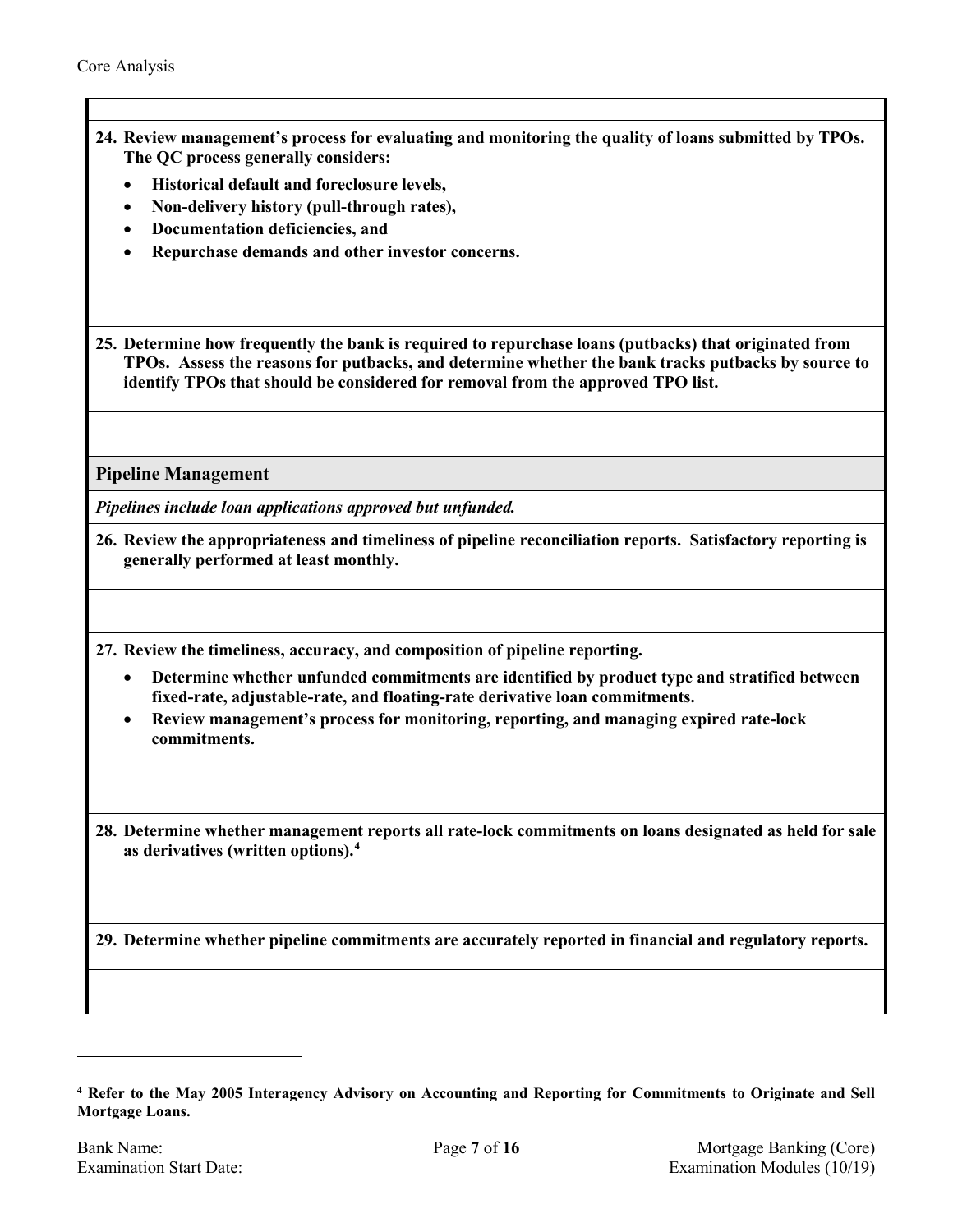<span id="page-7-0"></span>**30. Review procedures for monitoring and projecting fallout rates (withdrawn from the pipeline or unapproved commitments), which can depend on historical behavior, loan type, current and anticipated interest rates, or other factors. Assess how fallout rates correlate to hedging practices.** 

**Warehouse Management** 

*Warehouse loans are funded and closed loans waiting to be delivered to the secondary market.*

<span id="page-7-1"></span>**31. Review internal warehouse reconciliation reports and determine whether warehouse loans are accurately reported as held-for-sale at the lower of cost or fair value within financial and regulatory reports. Satisfactory processes generally include at least monthly reconciliations.**

<span id="page-7-4"></span>**32. Review warehouse turnover and aging reports.** 

- **Research unusual characteristics that may indicate impaired marketability, such as delinquent loans or loans in the warehouse beyond normal periods.**
- **Consider the level of, and reasons for, nonconforming or unsaleable loans.**
- **Review management's methods for handling warehouse loans that are ineligible for sale. Advise examiners conducting the loan review if a significant volume of ineligible loans are being transferred to the bank's held-for-investment loan portfolio.**
- **Determine whether part of the warehouse line is designated for loan repurchases and the number of loans within that category of the warehouse line.**
- **33. Determine whether the management's estimates of fair value of mortgages held for sale appropriately include the framework and fair value inputs described in ASC Topic 820, Fair Value Measurement.**

**Hedging Practices**

*Many mortgage banking programs use derivative instruments, such as forward loan sales commitments, to hedge the rate-lock pipeline and warehouse loans against changing market interest rates.*

<span id="page-7-3"></span>**34. Assess hedging strategies used to offset risks in unfunded (rate-locked) commitments and funded but unsold (warehouse) loans. Review assumptions used in simulation models, if applicable.** 

<span id="page-7-2"></span>**35. Verify that management reports forward loan sales commitments and options (if they meet the ASC Topic 815 definition of a derivative) as derivatives in financial and regulatory reports.**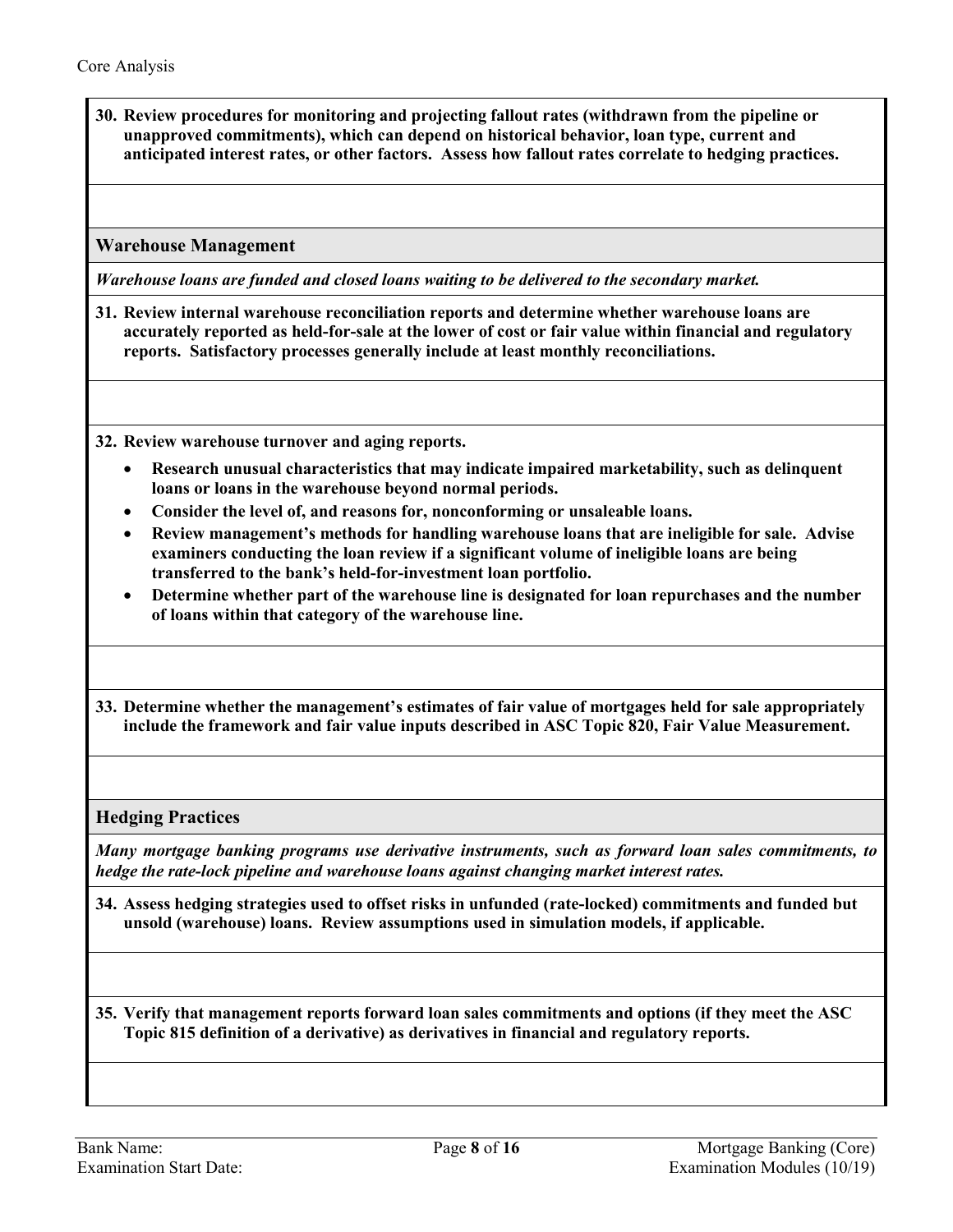- <span id="page-8-3"></span>**36. Determine whether management failed to fill any forward loan sales commitments[5](#page-8-5) or paid any pairoff fees. Determine the exposures and causes, if applicable.**
- <span id="page-8-2"></span>**37. Determine whether hedging policies are interest rate neutral or speculative. Review the effectiveness of such hedging strategies.**
- **38. Determine whether management adequately assesses counterparty risks and establishes appropriate limits.**
- <span id="page-8-4"></span>**39. Review recent profit or loss reports for the mortgage banking operation to evaluate the effectiveness of hedging strategies.**
- <span id="page-8-0"></span>**40. Discuss with management the degree of interest rate risk it is willing to accept and strategies for achieving and maintaining desired goals.**

**Secondary Marketing**

*Secondary marketing encompasses the process of selling and delivering mortgage loans to investors, which includes repurchase risk.*

**41. Review a sample of loan purchase and sale agreements with investors (correspondent agreements) and determine the amount, maturity, commitment terms, representations and warranties, and other recourse provisions (e.g., credit default provisions).** 

<span id="page-8-1"></span>**42. Determine the number of pools sold that lack final pool certification (issued by investors when documentation verification is complete), the reasons why, and whether the mortgage banking group is required to post a letter of credit.** 

<span id="page-8-5"></span>**<sup>5</sup> If management is unable to meet commitments, refer to the hedging activities section in the Expanded and Impact Analysis Module.**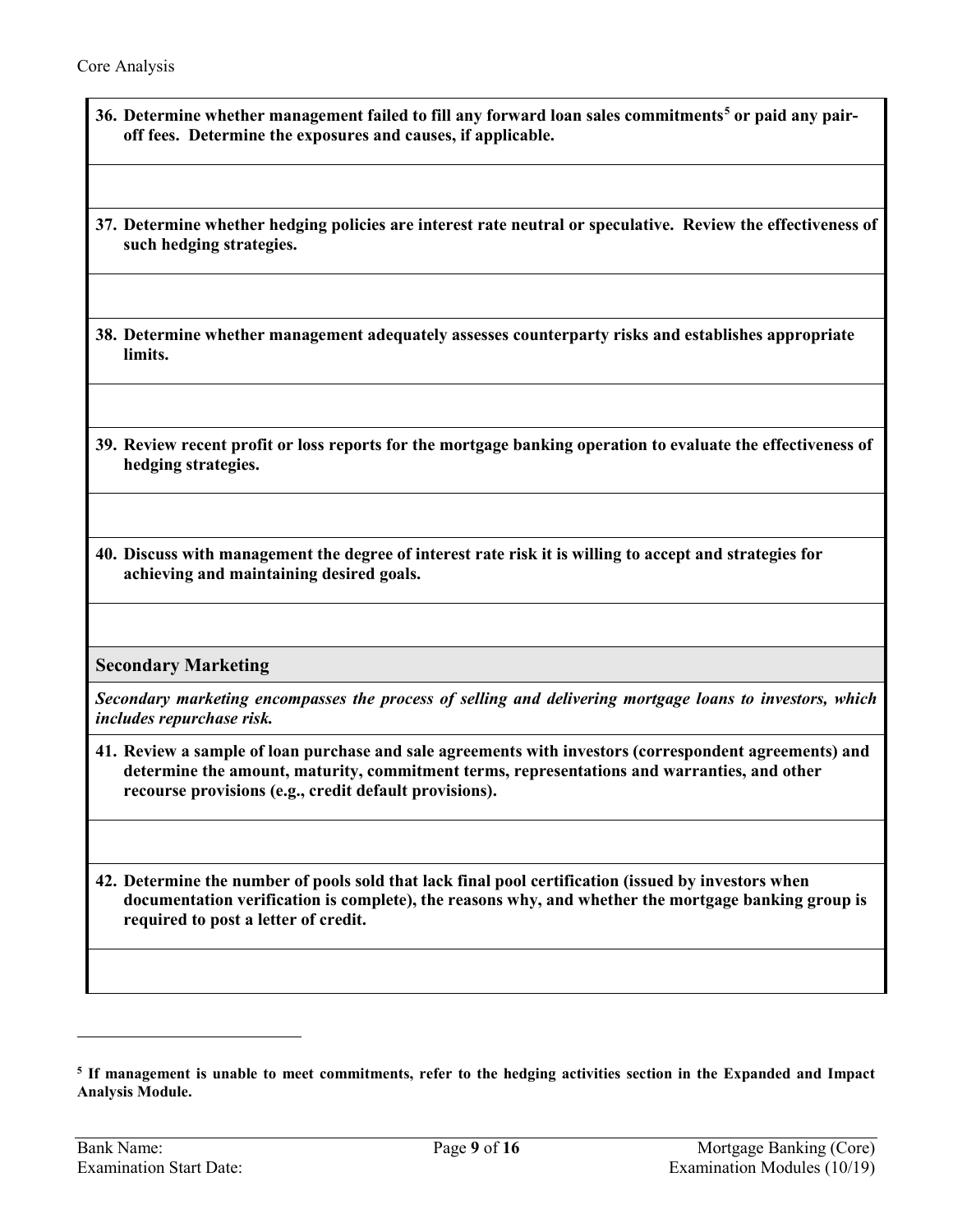<span id="page-9-1"></span><span id="page-9-0"></span>

|           | 43. Determine whether appropriate controls exist over recourse provisions, which may include the<br>following:                                                                                                                                                                                                                                  |
|-----------|-------------------------------------------------------------------------------------------------------------------------------------------------------------------------------------------------------------------------------------------------------------------------------------------------------------------------------------------------|
|           | MIS reports track all recourse obligations;<br>٠                                                                                                                                                                                                                                                                                                |
|           | Recourse liability reserves are at an appropriate level for loans sold with recourse; and<br>$\bullet$                                                                                                                                                                                                                                          |
| $\bullet$ | Management properly accounts for all loans sold with recourse in the regulatory reports.                                                                                                                                                                                                                                                        |
|           | 44. Determine the number of loan repurchase demands the bank received from external investors over the<br>past 12 months and the status of each (outstanding, repurchased, indemnification agreement,<br>withdrawn by investor) as well as any associated losses.                                                                               |
|           | 45. Determine whether correspondent agreements contain pass-through recourse provisions, which<br>require the bank to be responsible for recourse that is contained in subsequent sales agreements<br>between the investor and other third parties.                                                                                             |
|           | 46. In regards to the Credit Risk Retention Rule, determine whether the bank sells, or intends to sell,<br>mortgages that it originates that represent 20 percent or more of a securitization that is sponsored by<br>another entity (FDIC: Refer to 12 CFR Part 373, FRB: Refer to 12 CFR Part 244). <sup>6</sup> If so, determine<br>whether: |
|           | Management is aware of the allocation-to-originator option and has factored the potential effects<br>$\bullet$<br>into the secondary marketing program;                                                                                                                                                                                         |
|           | Requests have been made to, or granted by, the bank to acquire an eligible interest of the risk<br>$\bullet$<br>retention obligation from the securitization sponsor;                                                                                                                                                                           |
| ٠         | The allocation-to-originator option is addressed in the sales agreements;<br>Management considered the impact of any risk retained under this option on the bank's financial<br>$\bullet$<br>condition; and                                                                                                                                     |
|           | The bank complies with the hedging, transferring, and pledging restrictions of the Credit Risk<br>Retention Rule for any interests retained for purposes of accepting an allocation to originator<br>option.                                                                                                                                    |
|           | <b>Mortgage Servicing</b>                                                                                                                                                                                                                                                                                                                       |
|           | PORTFOLIO SUPERVISION                                                                                                                                                                                                                                                                                                                           |
|           | 47. Review servicing agreements with investors and ascertain the bank's main responsibilities as servicer.                                                                                                                                                                                                                                      |

<span id="page-9-2"></span>**<sup>6</sup> The option to allocate risk to the originator permits the sponsor (i.e., the securitizer) to allocate its risk retention obligation to the originator (i.e., the bank) of securitized assets if the originator contributed at least 20 percent of the total assets in the securitization and the originator agrees to retain the risk. The originator's allocation cannot exceed the originator's share of the securitized assets.**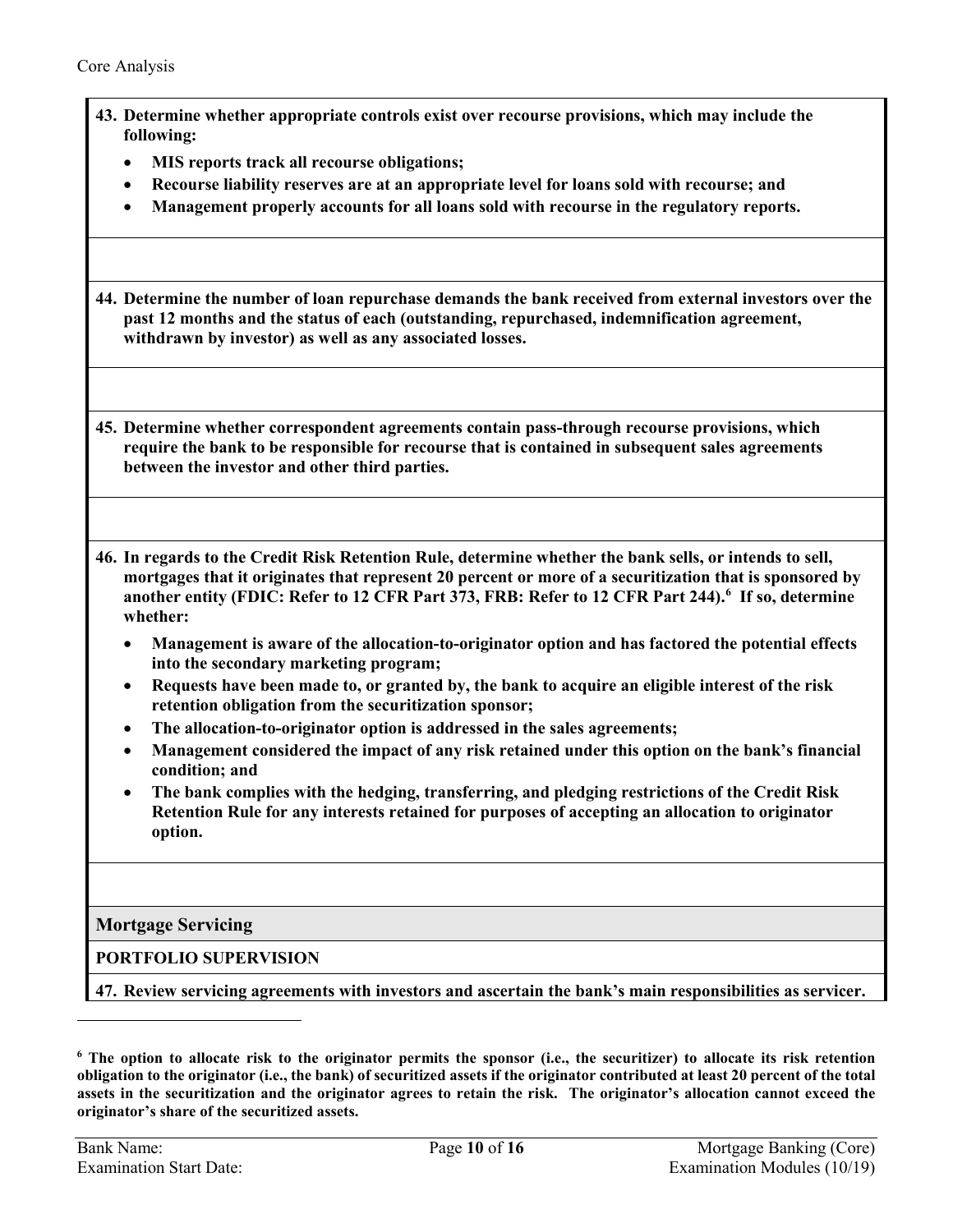<span id="page-10-0"></span>**48. Determine whether written policies and procedures for mortgage loan servicing adequately cover all facets of the servicing operations (i.e., loan set-up, adjustable rate mortgage adjustments, investor accounting, escrow administration, insurance, collections, foreclosure, bankruptcy, other real estate owned, customer service).** 

<span id="page-10-2"></span>**49. Review a sample of investor account reconcilements and consider the following controls:** 

- **Each investor account is reconciled at least monthly,**
- **A supervisor reviews and approves reconcilements,**
- **Outstanding items are resolved in a timely manner, and**
- **Stale and un-reconciled items are promptly charged off.**

<span id="page-10-4"></span>**50. Assess current and projected operating results for the servicing function. Determine whether management:** 

- **Completes cost estimates on an average or incremental basis,**
- **Analyzes profitability for each product type, and**
- **Includes all direct and indirect servicing expenses in cost analyses.**

<span id="page-10-3"></span>**51. Review the list of external vendors and sub-servicers engaged by management, and determine how management assesses the quality of work performed by these third parties.** 

**52. Review significant consumer complaints and pending litigation to identify possible internal control deficiencies and assess resolution practices.** 

<span id="page-10-1"></span>**53. Determine whether the bank has purchased any loans from the servicing portfolio.**

- **Determine the reasons for purchases.**
- **Analyze the volume and trend of purchases.**
- **Assess policies and procedures that govern purchases.**

<span id="page-10-5"></span>**54. Evaluate the asset quality of the servicing portfolio. Review delinquency reports, and assess the potential impact on the bank's financial performance, profitability, and reputation.**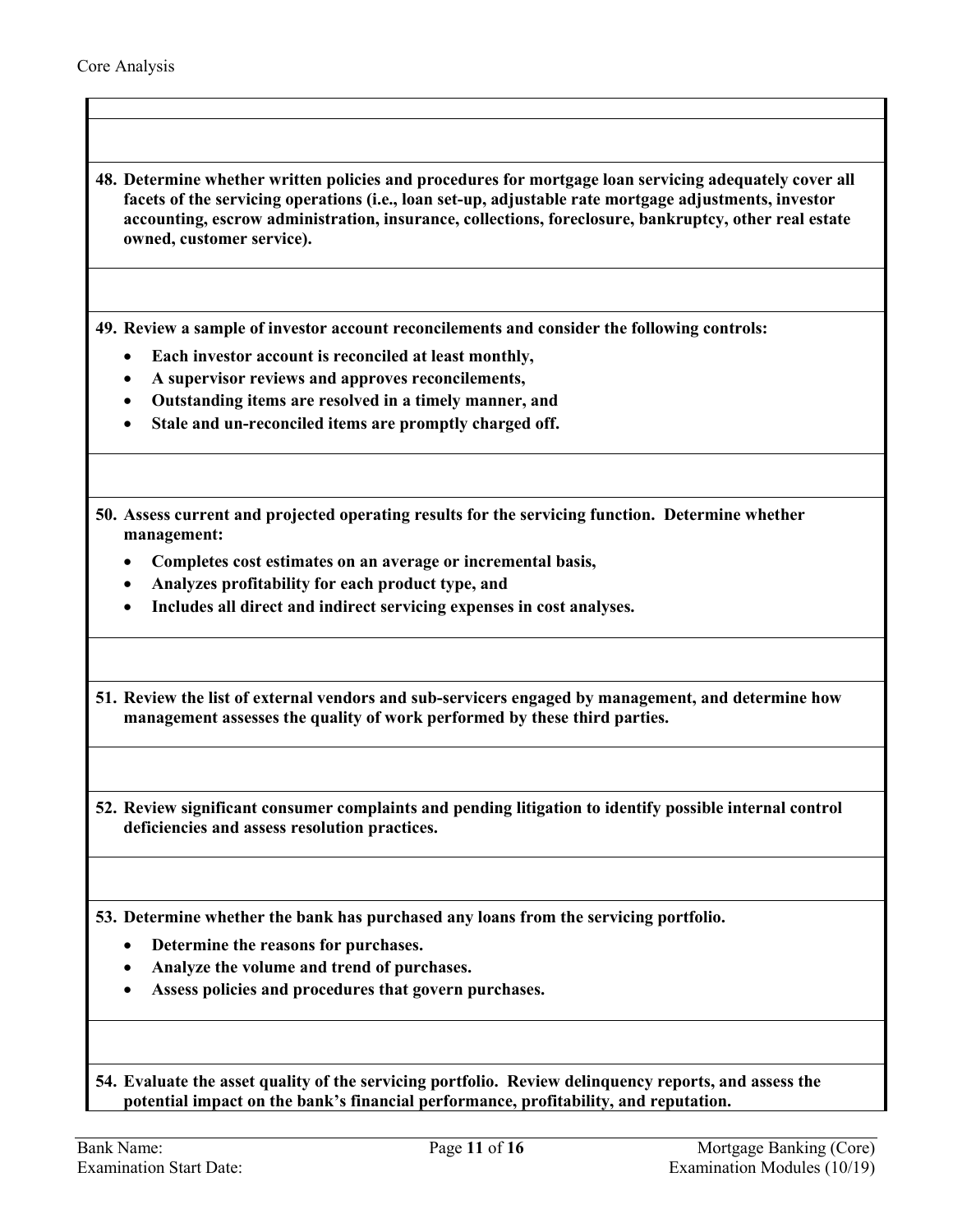- **55. Determine whether the bank, as servicer, is required to make servicer advances on delinquent principal or interest payments, escrow costs, or foreclosure expenses. If so, consider the:** 
	- **Book balance and credit quality of the advances,**
	- **Controls surrounding the advances,**
	- **Designation between recoverable and non-recoverable advances,**
	- **Potential recourse if the bank is not in first position, and**
	- **Ability to collect advances.**

**MORTGAGE SERVICING ASSETS (MSAs)**

<span id="page-11-1"></span>**56. Determine the extent to which MSAs are reviewed by internal and external auditors.**

- <span id="page-11-0"></span>**57. Review management's procedures for recording and periodically re-evaluating MSAs. Procedures typically address the:**
	- **Valuation method (fair value required) and assumptions used for initially measuring each MSA, and**
	- **Subsequent method (either fair value or amortization) for measuring and recording each MSA.**

**58. For MSAs accounted for under the amortization method, determine whether impairment policies and procedures are sufficient and reasonable, and consider whether management's:** 

- **Stratum (basis point range) used for analyzing and tracking impairment is acceptable;**
- **Analysis for impairment includes assessments based on product type, terms, rates, and other risklayering characteristics;**
- **Assessment of MSAs for impairment or increased obligation based on fair value is done at least quarterly; and**
- **Procedures to ensure market price or valuation assumptions used for the impairment analysis are current and reflect expected levels of mortgage prepayments and discount rates.**

**59. Evaluate management's fair value measurements for mortgage servicing rights. Evaluate whether:** 

- **Sources of value are reliable;**
- **Prices used for valuations are appropriate for the bank's MSAs;**
- **Servicing assets (pertaining to all loan types and securitizations) are consistently valued;**
- **Valuation processes include adjustments for impairment;**
- **Modeling assumptions for MSAs are appropriate; and**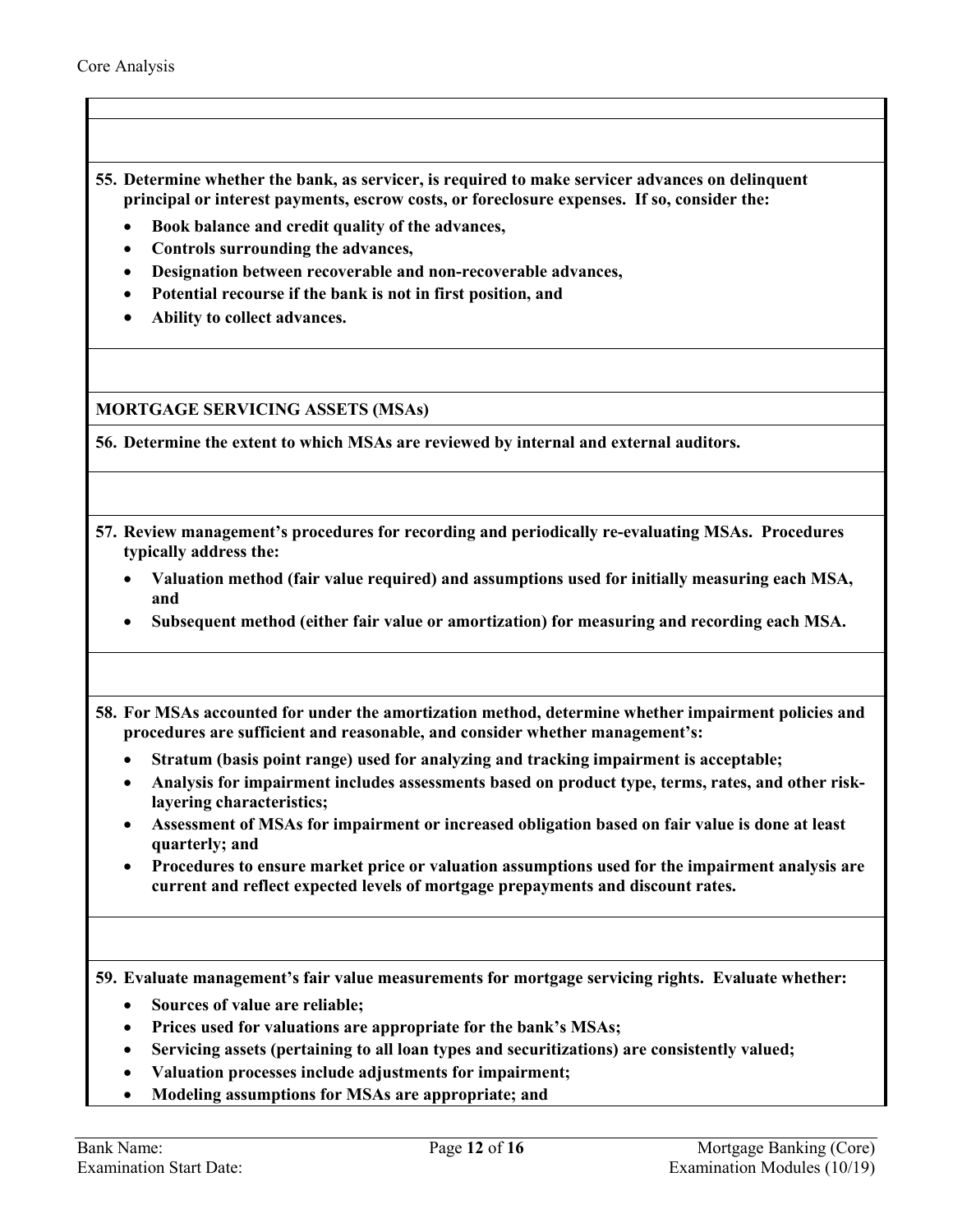• **Assumption factors, such as interest rate scenarios and prepayments, made in modeling MSAs are consistent with other assumptions used by the bank.**

<span id="page-12-1"></span>**60. Evaluate the due diligence process for bulk acquisitions of MSAs, if applicable.**

- **Determine whether management performs a comprehensive due diligence review prior to purchasing a servicing portfolio.**
- **Determine whether management applies reasonable valuation assumptions, which may include data on underlying mortgages, servicing revenues and costs, prepayment speeds, and discount rates.**

<span id="page-12-2"></span>**61. Verify that management is properly reporting MSAs in financial and regulatory reports. Determine whether management is treating MSAs properly for regulatory capital purposes (FDIC: 12 CFR Part 324, FRB: 12 CFR Part 217).** 

**62. Determine whether the bank adheres to FASB ASC Topic 860, which requires the disclosure of accounting policies, volumes, cash flows, and key assumptions made in determining fair values of servicing assets and liabilities. Items to consider include the:** 

- **Amount of MSAs capitalized or purchased during the reporting period;**
- **Method and amount of amortization for the reporting period;**
- **Fair value of MSAs, including valuations methods and sensitivity of those fair values to changes in key assumptions;**
- **Reasons for not estimating fair value of MSAs and mortgage loans without MSAs (for banks that do not to capitalize MSAs);**
- **Risk characteristics of underlying loans for the purpose of measuring MSAs, and**
- **Activity in valuation allowances.**

#### **Collections and Foreclosures**

<span id="page-12-0"></span>**63. Review policies and procedures associated with collecting delinquent loans.**

- **Determine whether collection efforts follow serviced loan investor guidelines. If governing documents allow loss mitigation strategies, determine whether servicers:** 
	- o **Proactively identify borrowers at heightened risk of delinquency or default, such as those with impending interest rate resets;**
	- o **Contact borrowers to assess their ability to repay;**
	- o **Assess whether there is a reasonable basis to conclude that default is "reasonably foreseeable"; and**
	- o **Explore, when appropriate, a loss mitigation strategy that avoids foreclosure or other actions that result in a loss of homeownership.**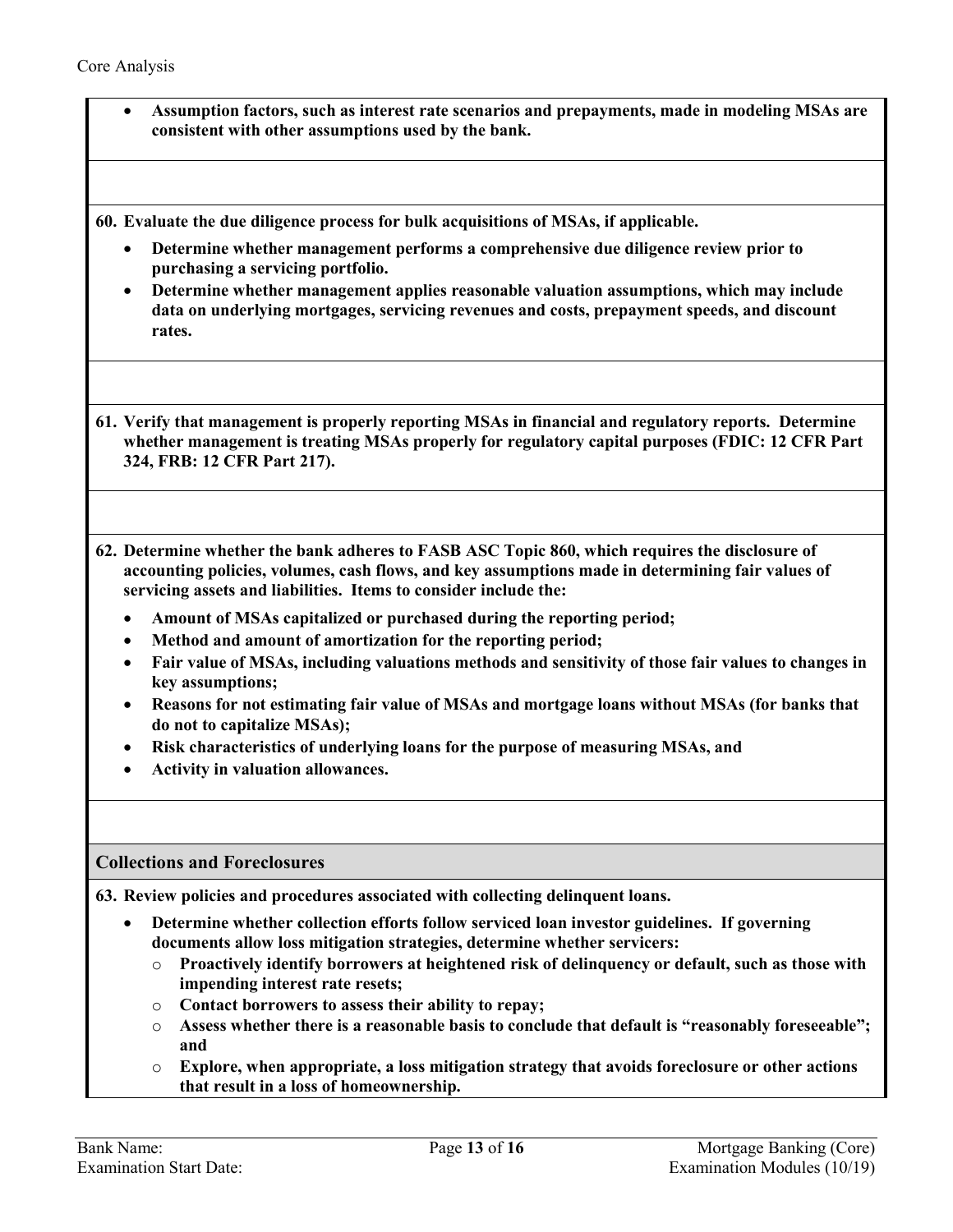- **Determine whether management documents all attempts to collect past due payments.**
- **Determine whether uncollectible balances are promptly charged off.**

**64. Determine whether management avoids unnecessary foreclosures and considers mortgage loan modifications or other workout strategies that are affordable and sustainable.** 

<span id="page-13-1"></span>**65. Determine whether management thoroughly assesses the abilities of sub-servicers to fulfill their contractual obligations for collections and foreclosures.**

**66. Evaluate whether foreclosures are conducted properly and consistent with applicable laws, and that:**

- **Foreclosures are in the name of the note holder or the party entitled to enforce the note,**
- **The foreclosing entity has possession of the original note and either a recorded mortgage or a recorded valid assignment of the mortgage before initiating the foreclosure, and**
- **Lost note affidavits are only used after a good faith effort to locate the original note.**

<span id="page-13-0"></span>**67. Determine whether management has appropriate policies and practices relating to decisions to discontinue the foreclosure process that address:**

- **Obtaining and assessing current valuation and other relevant information,**
- **Releasing liens,**
- **Notifying local authorities, and**
- **Notifying and contacting the borrower(s).**

**68. Determine whether attestations in a foreclosure affidavit comply with local laws and contain:**

- **Facts explaining the basis for the personal knowledge of the affiant (e.g., job title, job position, job duties); and**
- **Assurances that the affiant reviewed supporting records to ensure the inclusion of all necessary documents for foreclosure in the particular jurisdiction.**

**69. Verify that complaint documents and foreclosure affidavits address the:** 

- **Specific amount due under the note,**
- **Payment history (to sufficiently demonstrate servicing of the loan),**
- **Description of the QC procedures governing the foreclosure process, and**
- **Authorization under which the mortgage is validly assigned to the foreclosing note holder.**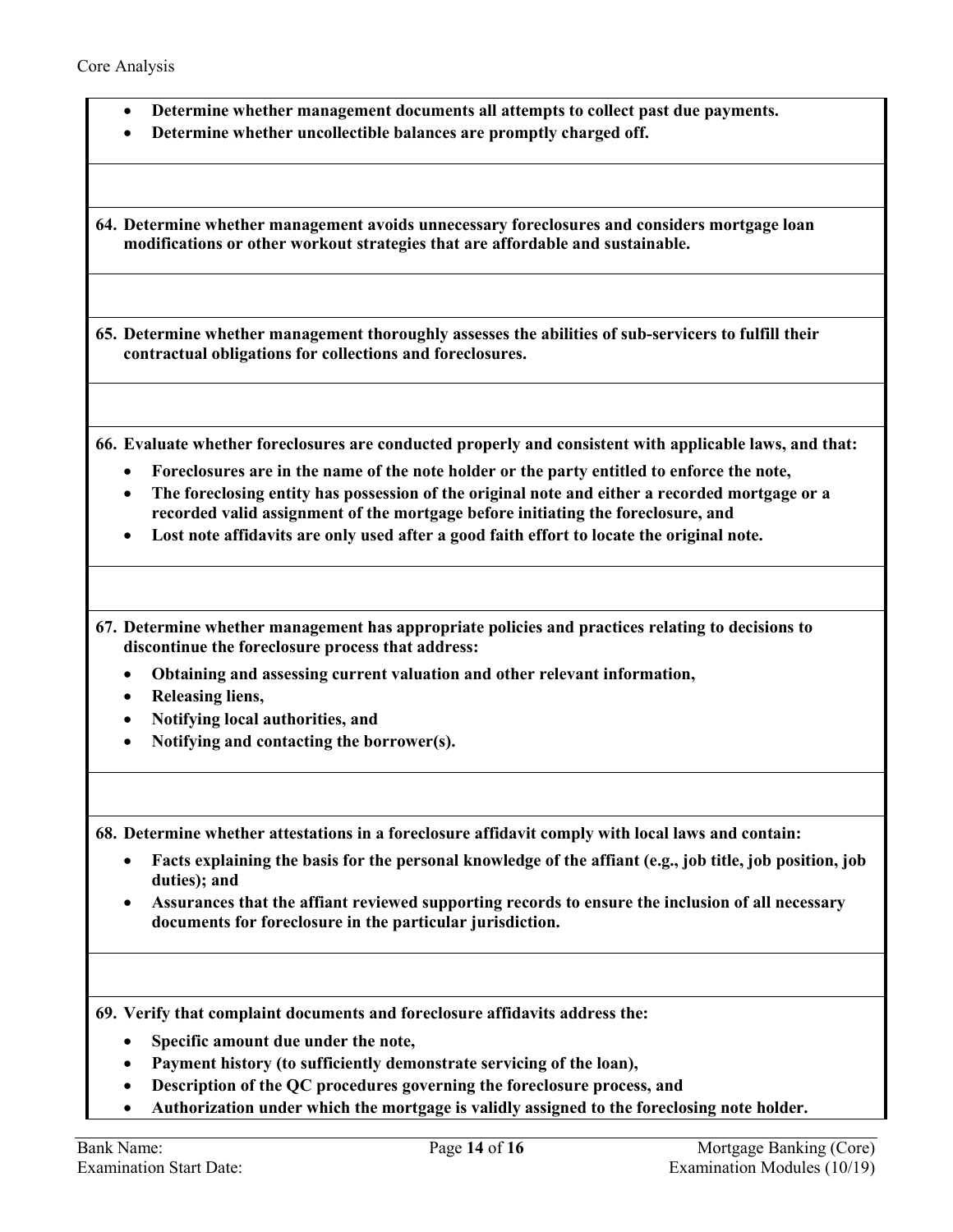**70. Review the compensation program and determine whether the institution pays bonuses to law firms, servicers, or employees for processing high volumes of foreclosures.**

### **Financial Analysis**

**GENERAL**

- <span id="page-14-1"></span>**71. Review the mortgage banking department's balance sheet and income statement and research items that are large relative to operations or that pose undue financial risk for other reasons.**
- <span id="page-14-0"></span>**72. Evaluate loan officer compensation arrangements and determine whether any compensation or incentive programs encourage unsafe or unsound practices. [7](#page-14-3)**

#### **EARNINGS PERFORMANCE**

<span id="page-14-2"></span>**73. Assess the profitability of mortgage banking activities in terms of the level, trend, volatility, and composition of earnings. Consider historic and projected gains on sales, growth plans, interest rates, economic environment, and industry comparisons when evaluating earnings.**

## **LIQUIDITY AND FUNDING**

**74. Evaluate management's process for meeting the mortgage banking department's liquidity needs, considering loans in the pipeline and warehouse.**

**75. Determine whether liquidity sources are adequate for current conditions and projected funding needs.**

• **Evaluate the methods used to fund mortgage operations. The methods may include repurchase agreements, commercial paper, revolving warehouse lines of credit, and long-term debt.**

<span id="page-14-3"></span>**<sup>7</sup> Examiners should remain aware of loan originator compensation requirements (Regulation Z) and contact compliance examiners with questions or potential concerns, as appropriate. The** *Interagency Guidelines Establishing Safety and Soundness Standards* **address excessive compensation in** *section III. Prohibition on Compensation That Constitutes an Unsafe and Unsound Practice* **(FDIC: 12 CFR Part 364, Appendix A; FRB: 12 CFR Part 208, Appendix D-1). Refer to the Management and Internal Control Evaluation Module for additional procedures on compensation.**